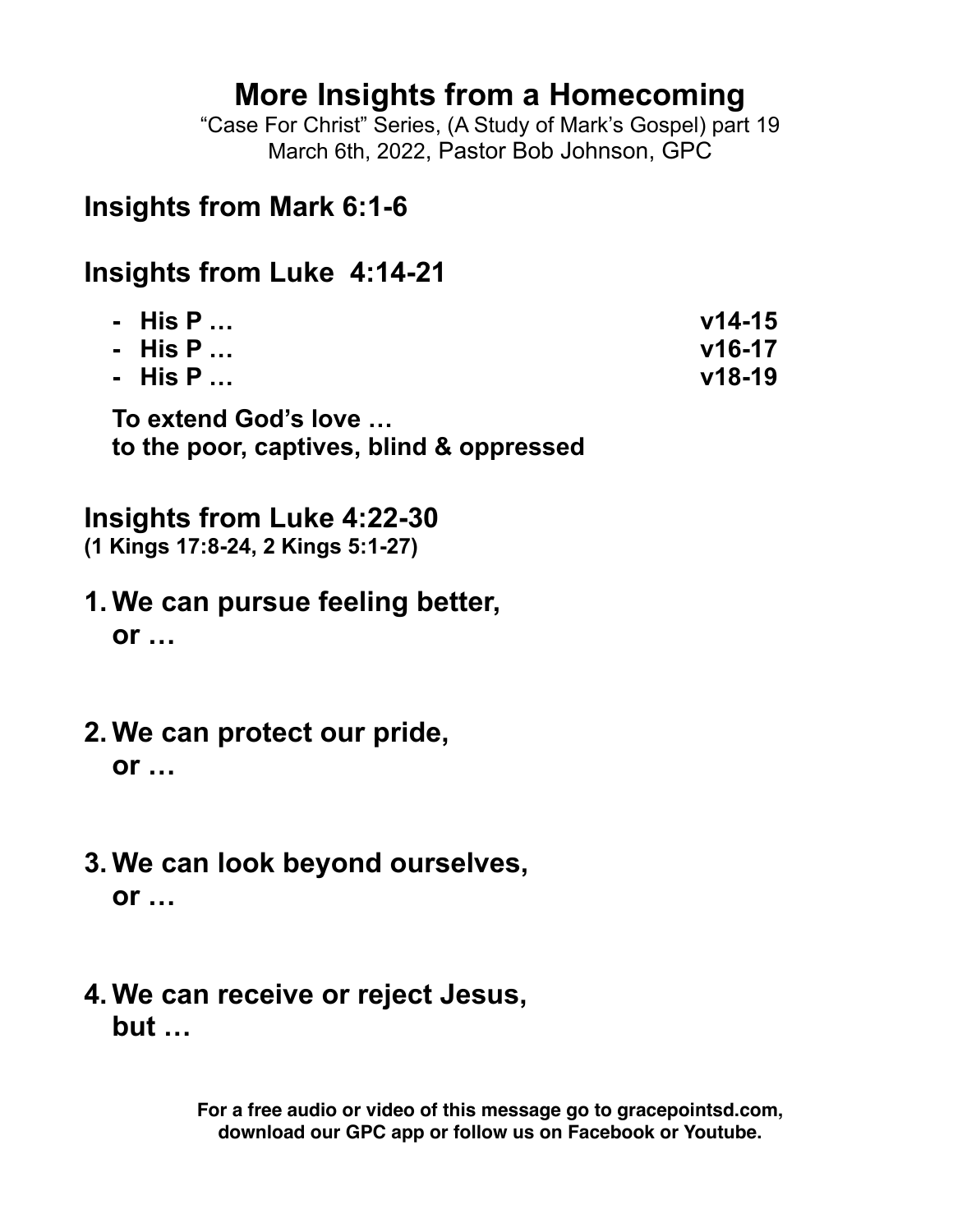## **This Week's Discussion Guide**

Welcome to our eighth week of our 12 week study and discussion based on our current Sunday series at GPC called, "Case For Christ".

In this series, we are slowly unpacking the Gospel of Mark. Each week we will read and reflect on a passage from Mark's gospel and discuss ways we can apply what we reflect on to our daily lives.

It is our prayer at GPC for our Sundays and small groups to provide the encouragement we all need to support each other as we desire to grow closer to God and build friendships as part of our vision at GPC to raise up committed Christ followers in a healthy church community.

### **Getting Started:**

Each week, we typically start out with a few fun questions to get us warmed up :).

In Mark 6:1-6, we read about Jesus' returning to his home town of Nazareth. It began as a celebration but sadly, after awhile that homecoming took a turn.

Speaking of homecomings or parties, what is a fun party memory you have?

Speaking of birthday cakes, what is your favorite cake? (be specific)

We read how Jesus was prepared when he was given the scroll of Isaiah to read from. He was able to turn to the passage in Isaiah 61 that he chose to read from.

Speaking of being prepared, what is an example of a situation where you were adequately prepared and it went well … or … What is an example of when you were not so prepared for something … how did that go?

Jesus chose the passage from Isaiah 61 as it gave him an opportunity to share his passion and purpose.

Speaking of favorite passages, what is one or two of your favorite stories or passage in the Bible? Why is it one of your favorites?

### **Reviewing and Reflecting on the Passage:**

Let's read the two key passages from last Sunday. (Mark 6:1-6, Luke 4:14-30)

After reading this passage and looking back on your notes from Sunday, was there a particular thought, verse or comment that caught your attention, challenged you or raised a question for you?